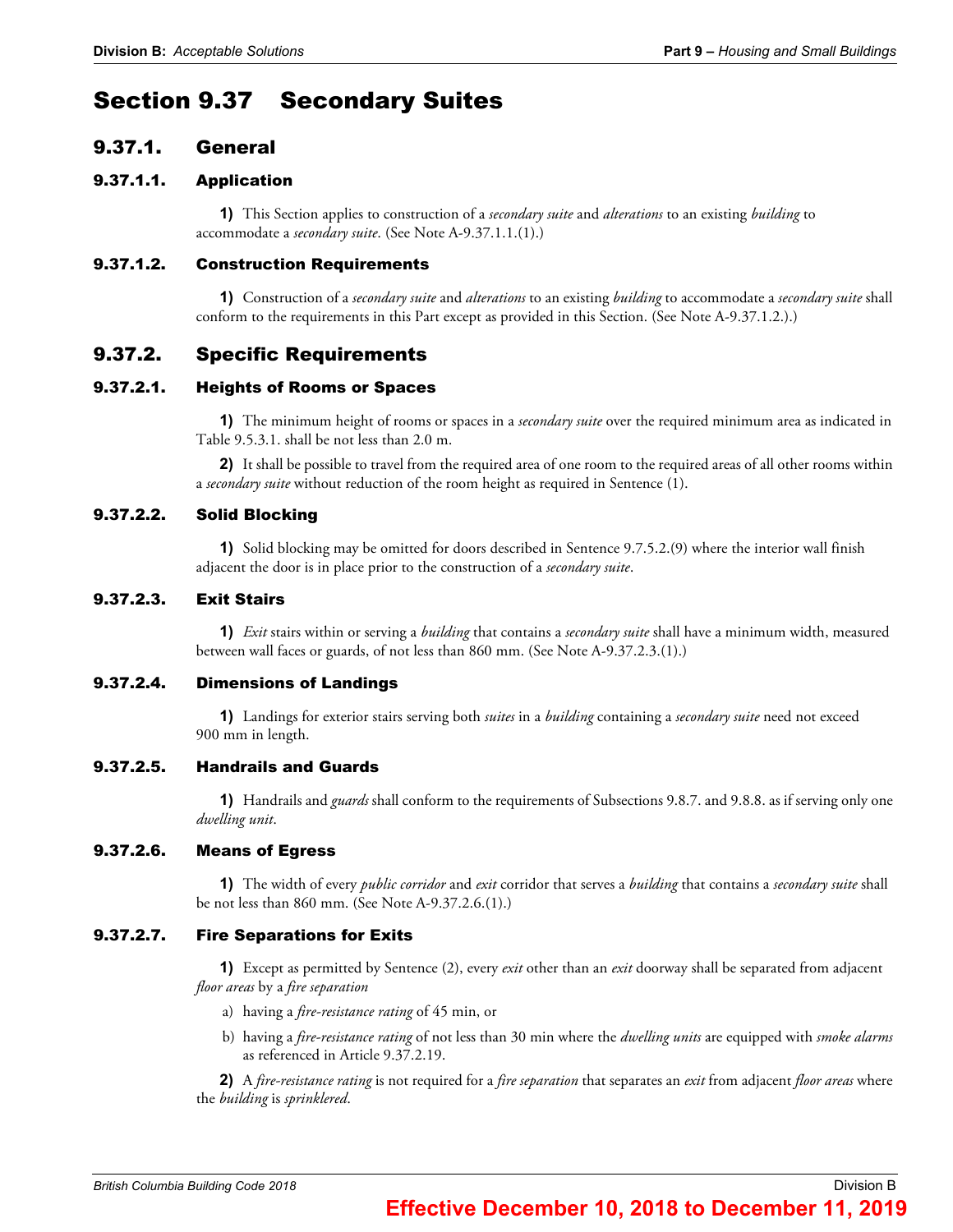### 9.37.2.8. Openings Near Unenclosed Exit Stairs and Ramps

**1)** Where an unenclosed exterior *exit* stair or ramp provides the only *means of egress* from a *dwelling unit* in a *building* that contains a *secondary suite* and the stair is exposed to the hazards of fire from *unprotected openings* in the exterior wall of another *fire compartment*, the openings shall be protected in conformance with Articles 9.10.13.5. to 9.10.13.7. (See Note A-9.37.2.8.(1).)

### 9.37.2.9. Doors in a Means of Egress

**1)** Every *exit* door or door that opens into or is located within a *public corridor* or other facility that provides *access to exit* from a *suite* shall

- a) be not less than 1980 mm high,
- b) have a clear opening width of not less than 800 mm, and
- c) be permitted to swing inward.

#### 9.37.2.10. Travel Limit to Exits or Egress Doors

**2)** In a *building* that contains a *secondary suite*, the travel limit from a floor level in a *dwelling unit* to an *exit* or egress door may exceed 1 *storey* provided the floor level within the *dwelling unit* is served by an operable window conforming to Article 9.9.10.1.

#### 9.37.2.11. Shared Egress Facilities

**1)** Except as provided in Article 9.9.7.3., where an egress door from a *dwelling unit* opens onto a *public corridor* or exterior passageway, it shall be possible from the location where the egress door opens onto the *public corridor* or exterior passageway to go in opposite directions to 2 separate *exits* unless the *dwelling unit* is served by a second and separate *means of egress* or an opening window conforming to Article 9.9.10.1.

**2)** Each *dwelling unit* shall be provided with a second and separate *means of egress* or an opening window conforming to Article 9.9.10.1. where the egress door from either *dwelling unit* opens onto

- a) an *exit* stairway that serves both *suites*,
- b) a *public corridor* serving both *suites* and served by a single *exit* stairway,
- c) an exterior passageway serving both *suites* and served by a single *exit* stairway, or
- d) a balcony serving both *suites* and served by a single *exit* stairway.

#### 9.37.2.12. Exit Signs

**1)** *Exit* signs are not required within a *building* that contains a *secondary suite*.

#### 9.37.2.13. Structural Fire Resistance

**1)** Table 9.10.8.1., Fire-Resistance Ratings for Structural Members and Assemblies, does not apply to a *building* that contains a *secondary suite*.

#### 9.37.2.14. Combustible Drain, Waste and Vent Piping

(See Note A-9.37.2.14.)

**1)** *Combustible* drain, waste and vent piping is permitted to be located within or penetrate a *fire separation* required to have a *fire-resistance rating* provided

- a) except for the permitted penetration in Clause (b), the *combustible* piping is located within an assembly protected by a membrane of a minimum 12.7 mm gypsum board,
- b) the permitted penetration through the gypsum board membrane is limited in size to the diameter of the penetrating pipe, and
- c) the *combustible* piping does not penetrate the gypsum board protection membrane on the underside of a horizontal *fire separation*.

**2)** *Combustible* drain, waste and vent piping enclosed in an assembly or protected as described in Sentence (1) is permitted on both sides of a *fire separation*.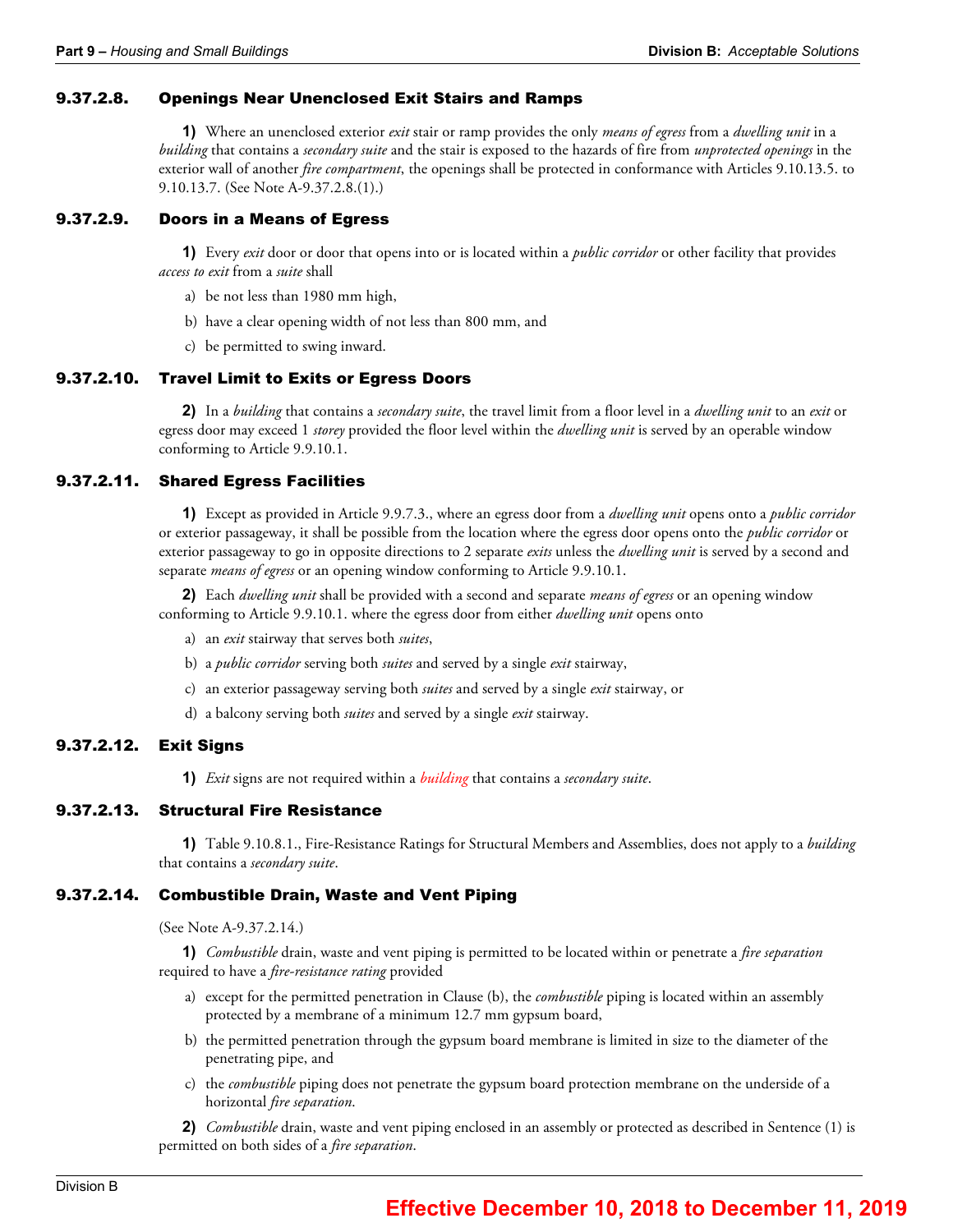#### 9.37.2.15. Separation of Residential Suites

- **1)** *Dwelling units* in a *building* that contains a *secondary suite* shall be separated from each other by
- a) a *fire separation* conforming to Article 9.10.9.14.,
- b) a *fire separation* having a *fire-resistance rating* of not less than 30 min where the *dwelling units* are equipped with *smoke alarms* conforming to Article 9.37.2.19., or

c) a *fire separation* having no required *fire-resistance rating* where the *building* is *sprinklered*. (See Note A-9.37.2.15. and A-9.37.2.17.)

#### 9.37.2.16. Separation of Public Corridors

**1)** A *public corridor* serving a *building* that contains a *secondary suite* shall be separated from the *suites* by

- a) a *fire separation* conforming to Article 9.10.9.15.,
- b) a *fire separation* having a *fire-resistance rating* of not less than 30 min where the *dwelling units* are equipped with *smoke alarms* conforming to Article 9.37.2.19., or

c) a *fire separation* having no required *fire-resistance rating* where the building is *sprinklered*. (See Note A-9.37.2.16.(1).)

#### 9.37.2.17. Air Ducts and Fire Dampers

(See Note A-9.37.2.17.)

**1)** Except as provided in Sentences (2) and (3), and notwithstanding Sentences 9.32.1.1.(1) and 9.33.1.1.(1), Sections 9.32 and 9.33 applies to a *building* that contains a *secondary suite*.

**2)** Where a heating or ventilation duct system serves more than one *suite*, the system shall be designed and installed to prevent the circulation of smoke upon a signal from a duct-type *smoke detector*.

**3)** Ducts penetrating *fire separations* need not be equipped with *fire dampers* in conformance with Article 3.1.8.9. provided they are *noncombustible* with all openings in the duct system serving only one *fire compartment*.

#### 9.37.2.18. Spatial Separation

**1)** Notwithstanding Sentence 9.10.15.1.(1), Subsection 9.10.15. applies to a *building* that contains a *secondary suite*.

#### 9.37.2.19. Smoke Alarms

(See Note A-9.37.2.19.)

**1)** Except as permitted by Sentence (3), an additional *smoke alarm* of photo-electric type conforming to CAN/ULC-S531, "Standard for Smoke Alarms," shall be installed in each *suite*.

**2)** *Smoke alarms* required in Sentence (1) shall be wired so that the activation of the additional alarm in one *suite* will cause the additional alarm in the other *suite* to sound.

- **3)** An additional interconnected *smoke alarm* is not required to be installed in each *suite* provided
- a) the *fire separations* required in Articles 9.37.2.15. and 9.37.2.16. have a *fire-resistance rating* of 45 min or greater, or
- b) the *building* is *sprinklered*.

#### 9.37.2.20. Sound Control

**1)** The assemblies separating the residential *suites* need not comply with the sound control requirements of Section 9.11. (See Note A-9.37.2.20.(1).)

## 9.37.2.21. Attic Space Access

**1)** An *attic space* access hatchway not less than 0.32 m<sup>2</sup> in an area with no dimension less than 500 mm may serve both *suites* in a building that contains a *secondary suite*.